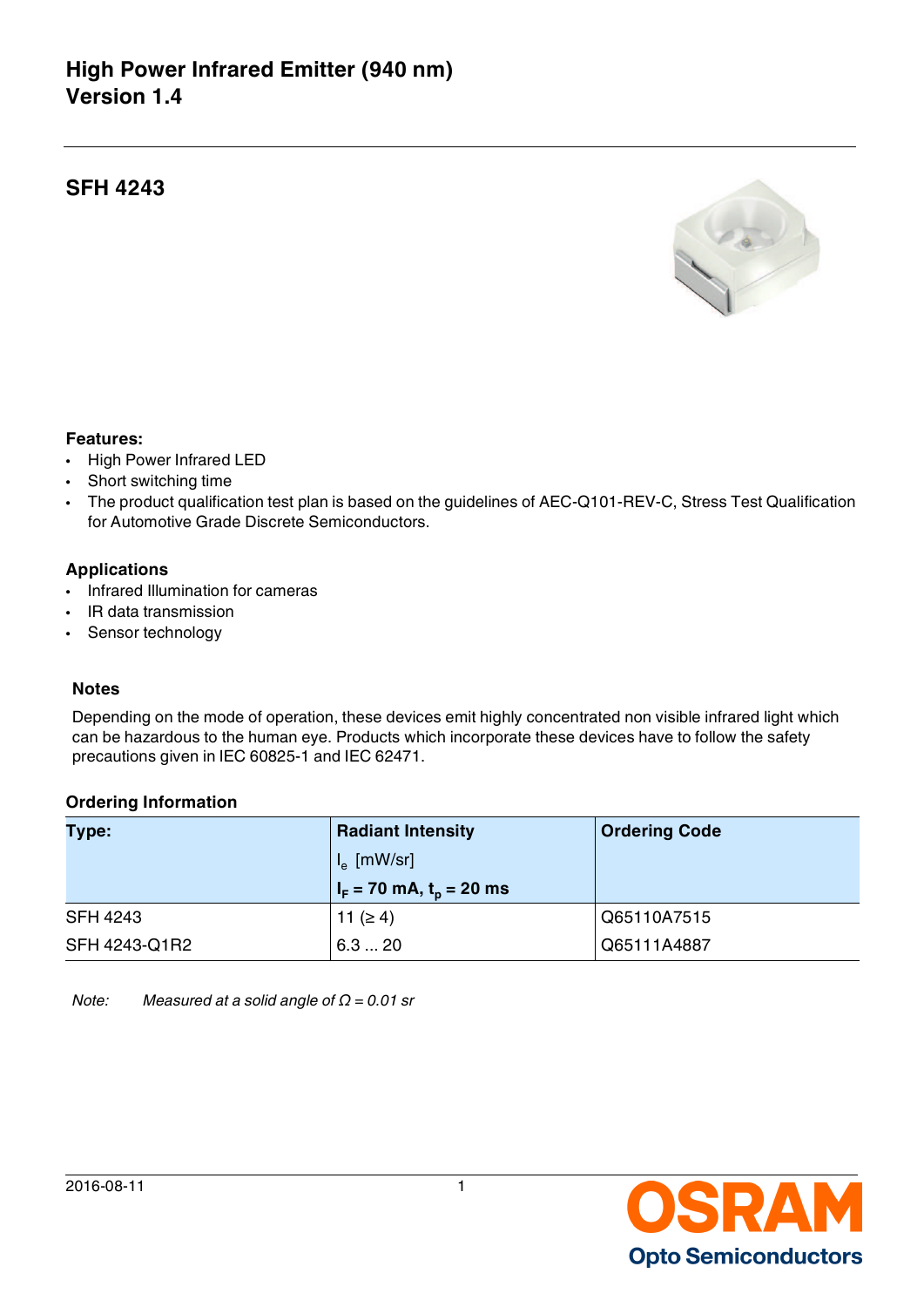# **Maximum Ratings** (T<sub>A</sub> = 25 °C)

| <b>Parameter</b>                                                         | <b>Symbol</b>                            | <b>Values</b>  | <b>Unit</b> |
|--------------------------------------------------------------------------|------------------------------------------|----------------|-------------|
| Operation and storage temperature range                                  | ${\sf T}_{\sf op}$ ; ${\sf T}_{\sf stg}$ | $-40$ 100      | $^{\circ}C$ |
| Reverse voltage                                                          | $V_R$                                    | 5              | $\vee$      |
| Forward current                                                          | ΙF                                       | 70             | mA          |
| Surge current<br>$(tp = 100 \,\mu s, D = 0)$                             | $I_{FSM}$                                | 0.7            | A           |
| Power consumption                                                        | $P_{\text{tot}}$                         | 140            | mW          |
| <b>ESD withstand voltage</b><br>(acc. to ANSI/ ESDA/ JEDEC JS-001 - HBM) | $V_{ESD}$                                | $\overline{2}$ | kV          |
| Thermal resistance junction - ambient <sup>1) page 12</sup>              | $R_{thJA}$                               | 500            | K/W         |
| Thermal resistance junction - soldering point<br>$2)$ page 12            | $R_{thJS}$                               | 280            | K/W         |

# ${\bf Characteristics}$   $({\sf T}_{\sf A}\,{=}\,25\ {\rm ^oC})$

| <b>Parameter</b>                                                                                  |             | <b>Symbol</b>                 | <b>Values</b>                         | <b>Unit</b> |
|---------------------------------------------------------------------------------------------------|-------------|-------------------------------|---------------------------------------|-------------|
| Peak wavelength<br>$(I_F = 70 \text{ mA}, t_p = 20 \text{ ms})$                                   | (typ)       | $\lambda_{peak}$              | 950                                   | nm          |
| Centroid wavelength<br>$(I_F = 70 \text{ mA}, t_p = 20 \text{ ms})$                               | (typ)       | $\lambda$ <sub>centroid</sub> | 940                                   | nm          |
| Spectral bandwidth at 50% of $I_{max}$<br>$(I_F = 70 \text{ mA}, t_p = 20 \text{ ms})$            | (typ)       | Δλ                            | 42                                    | nm          |
| Half angle                                                                                        | (typ)       | Φ                             | ± 60                                  | $\circ$     |
| Dimensions of active chip area                                                                    | (typ)       | L x W                         | $0.2 \times 0.2$                      | mm x<br>mm  |
| Rise and fall time of $Ie$ (10% and 90% of $Ie max$ )<br>$(I_F = 70 \text{ mA}, R_1 = 50 \Omega)$ | (typ)       | $t_r, t_f$                    | 12                                    | ns          |
| Forward voltage<br>$(I_F = 70 \text{ mA}, t_p = 20 \text{ ms})$                                   | (typ (max)) | $V_{F}$                       | 1.6 ( $\leq$ 2)                       | V           |
| Forward voltage<br>$(I_F = 500 \text{ mA}, t_o = 100 \text{ }\mu\text{s})$                        | (typ (max)) | $V_{F}$                       | $2.4 \leq 3$                          | V           |
| Reverse current<br>$(V_B = 5 V)$                                                                  |             | <sup>I</sup> R                | not designed for<br>reverse operation | μA          |
| Total radiant flux<br>$(l_F=70 \text{ mA}, t_p=20 \text{ ms})$                                    | (typ)       | $\Phi_{\rm e}$                | 35                                    | mW          |

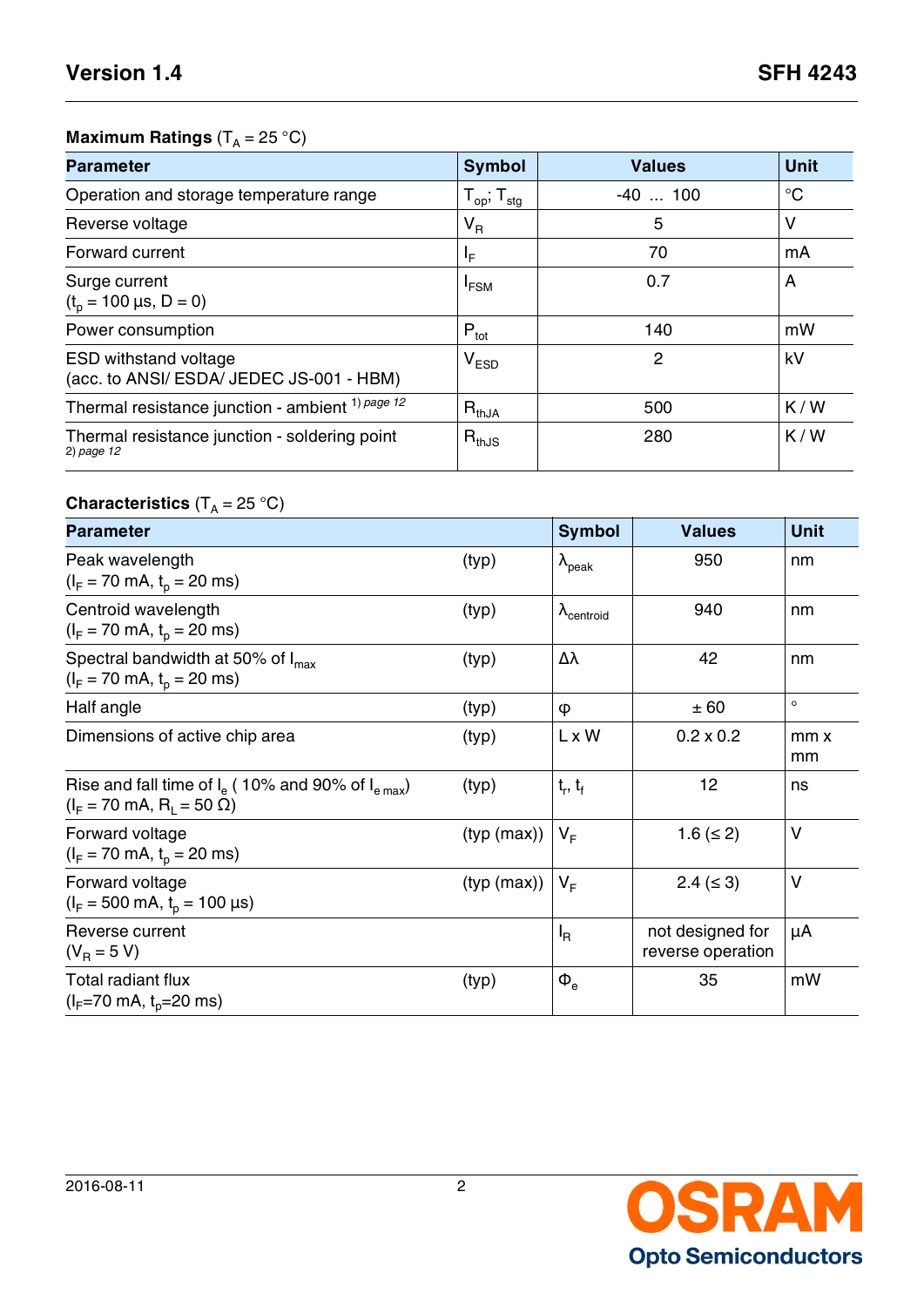# **Version 1.4 SFH 4243**

| <b>Parameter</b>                                                                             |       | <b>Symbol</b>              | <b>Values</b> | <b>Unit</b> |
|----------------------------------------------------------------------------------------------|-------|----------------------------|---------------|-------------|
| Temperature coefficient of $I_a$ or $\Phi_a$<br>$(I_F = 70 \text{ mA}, t_p = 20 \text{ ms})$ | (typ) | TC,                        | $-0.5$        | $%$ /K      |
| Temperature coefficient of $V_F$<br>$(I_F = 70 \text{ mA}, t_p = 20 \text{ ms})$             | (typ) | $\mathsf{TC}_{\mathsf{V}}$ | $-1.3$        | mV/K        |
| Temperature coefficient of wavelength<br>$(I_F = 70 \text{ mA}, t_p = 20 \text{ ms})$        | (typ) | ТС $_{\lambda}$            | 0.3           | nm/K        |

# $Grouping (T_A = 25 °C)$

| <b>Group</b>      | <b>Min Radiant Intensity</b>                                             | <b>Max Radiant Intensity</b>                                                     | <b>Typ Radiant Intensity</b>                                            |
|-------------------|--------------------------------------------------------------------------|----------------------------------------------------------------------------------|-------------------------------------------------------------------------|
|                   | $I_F$ = 70 mA, $t_o$ = 20 ms                                             | $I_F = 70$ mA, $t_p = 20$ ms                                                     | $I_F = 500$ mA, $t_p = 25$ µs                                           |
|                   | $\Pi_{\mathsf{e}, \; \mathsf{min}} \; [\mathsf{mW} \, / \, \mathsf{sr}]$ | $\mathsf{U}_{\mathsf{e},\, \mathsf{max}}\ \mathsf{[mW} \mathbin{/} \mathsf{sr}]$ | $\mathsf{U}_{\mathsf{e},\,\mathsf{typ}}\;[\mathsf{mW\,}/\,\mathsf{sr}]$ |
| <b>SFH 4243-P</b> | 4                                                                        | 8                                                                                | 30                                                                      |
| <b>SFH 4243-Q</b> | 6.3                                                                      | 12.5                                                                             | 50                                                                      |
| <b>SFH 4243-R</b> | 10                                                                       | 20                                                                               | 75                                                                      |

### *Note: measured at a solid angle of Ω = 0.01 sr*

*Only one group in one packing unit (variation lower 2:1).*

## **Relative Spectral Emission** 3) *[page 12](#page-11-2)*



**Radiant Intensity** 3) *[page 12](#page-11-2)*

 $I_e$  /  $I_e$ (70 mA) = f( $I_F$ ), single pulse,  $t_p$  = 25 µs, T<sub>A</sub>= 25°C



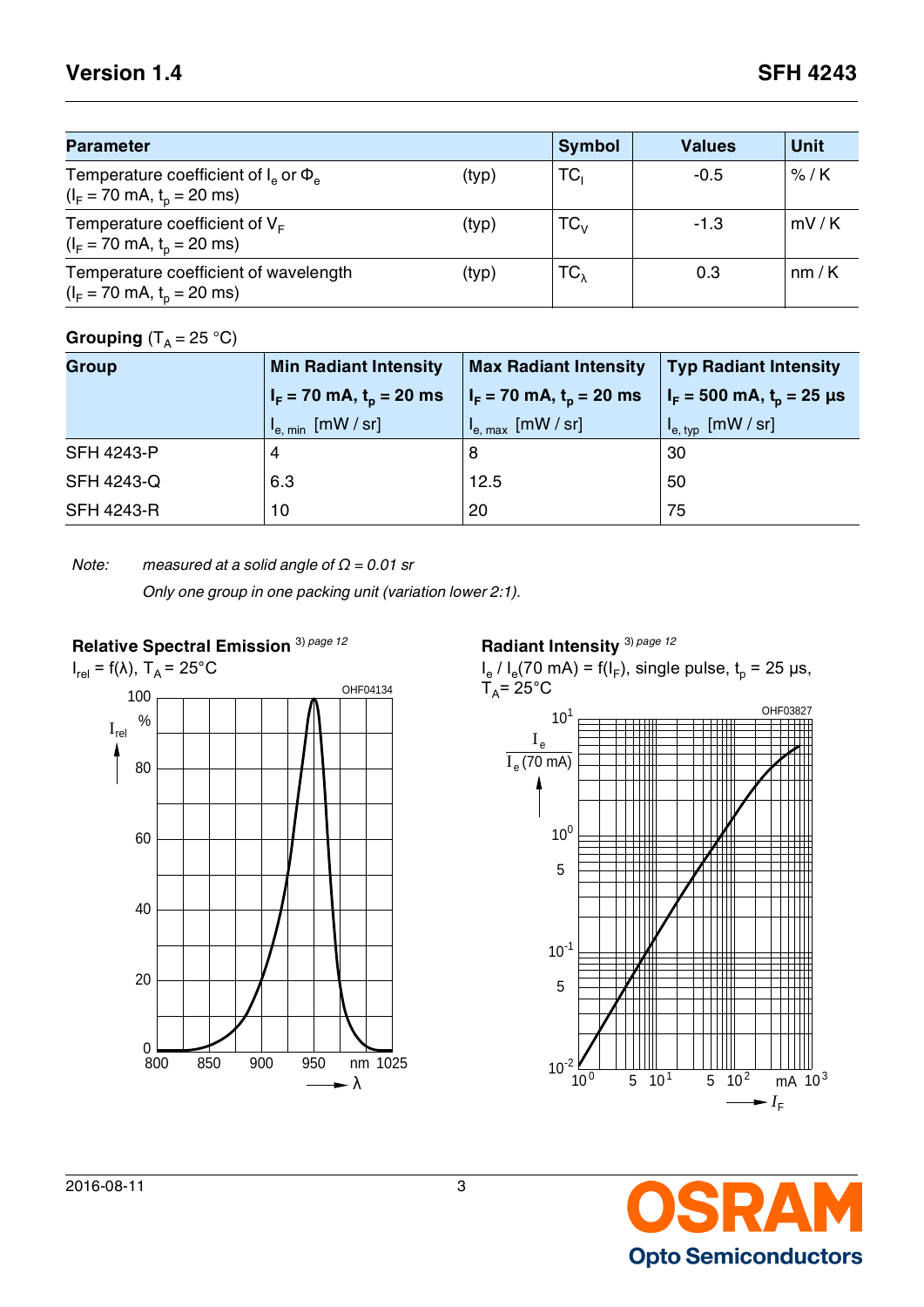

**Permissible Pulse Handling Capability**

I<sub>F</sub> = f(t<sub>p</sub>), T<sub>A</sub> = 25 °C, duty cycle D = parameter <sup>0</sup> -5 s -4 10 -3 10 -2 10 -1 10 <sup>0</sup> 10 <sup>1</sup> 10 <sup>2</sup> 10 10  $I_{\mathsf{F}}$ A  $\blacktriangleright$   $t_{p}$ OHF03733 *T t*   $D = \frac{P}{T}$ P  $\frac{t_{\mathsf{P}}}{t}$ *I* F 0.05 0.
5 0.
1 0.
3 0.005 0.01 0.02 *D* = 0.
2 0.
1 0.
2 0.
3 0.
4 0.
5 0.
6 0.
7 1

### **Forward Current** 3) *[page 12](#page-11-2)*





**Permissible Pulse Handling Capability**

I<sub>F</sub> = f(t<sub>p</sub>), T<sub>A</sub> = 85 °C, duty cycle D = parameter



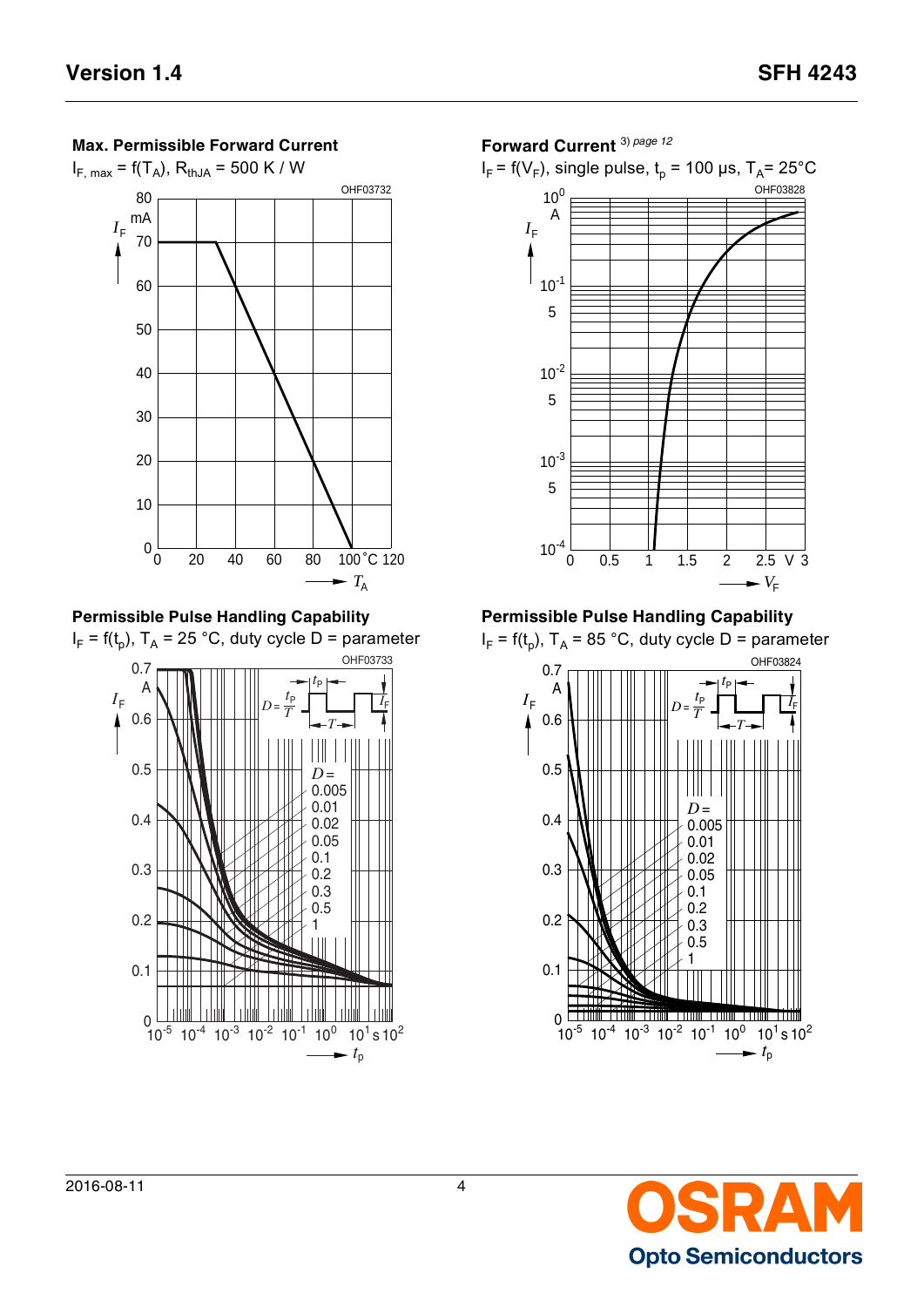## **Radiation Characteristics** 3) *[page 12](#page-11-2)*

 $I_{rel}$  = f( $\phi$ ), T<sub>A</sub>= 25°C



## **Package Outline**



Dimensions in mm (inch).

**Package** TOPLED

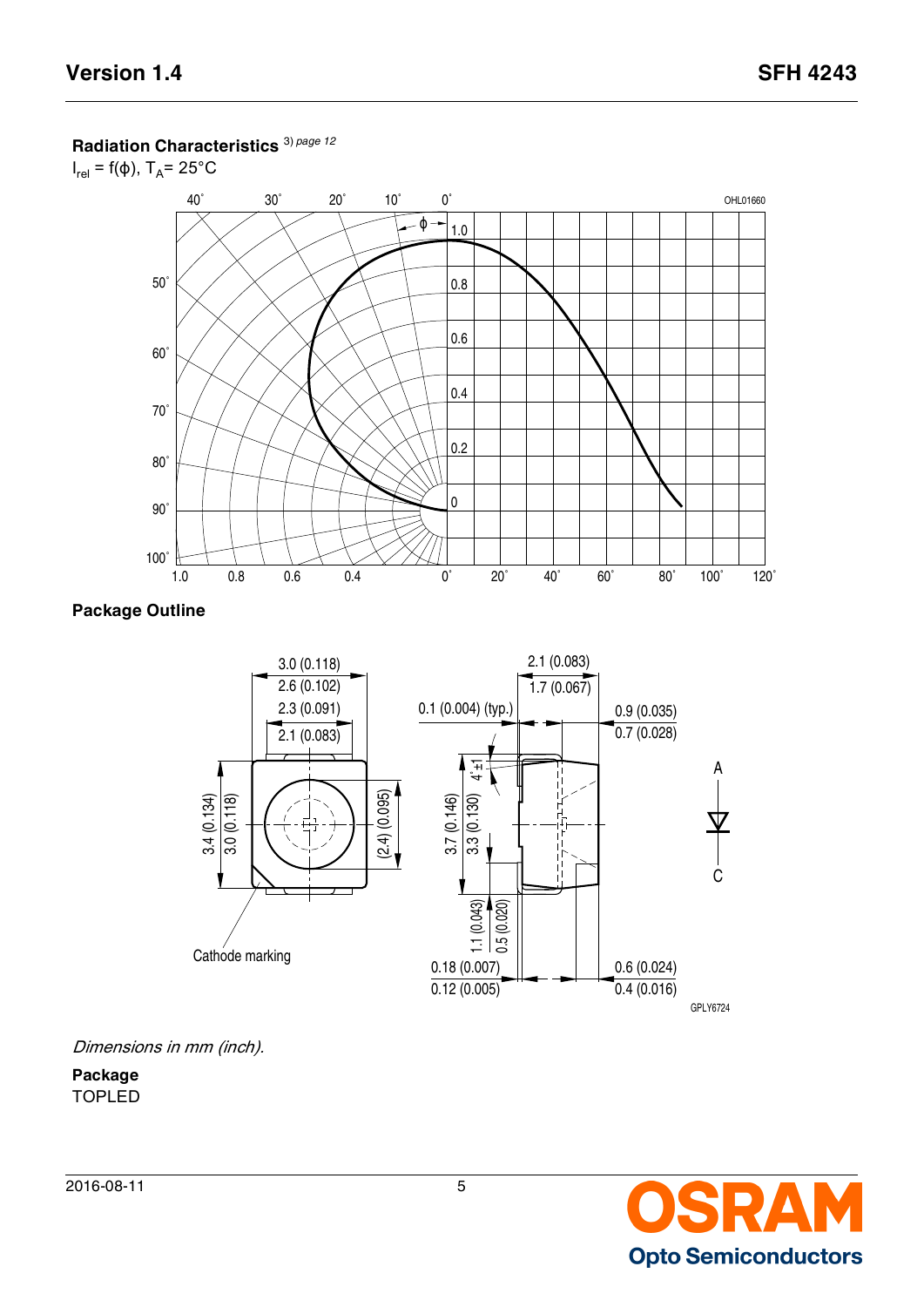# **Approximate Weight:**

35 mg





Dimensions in mm.

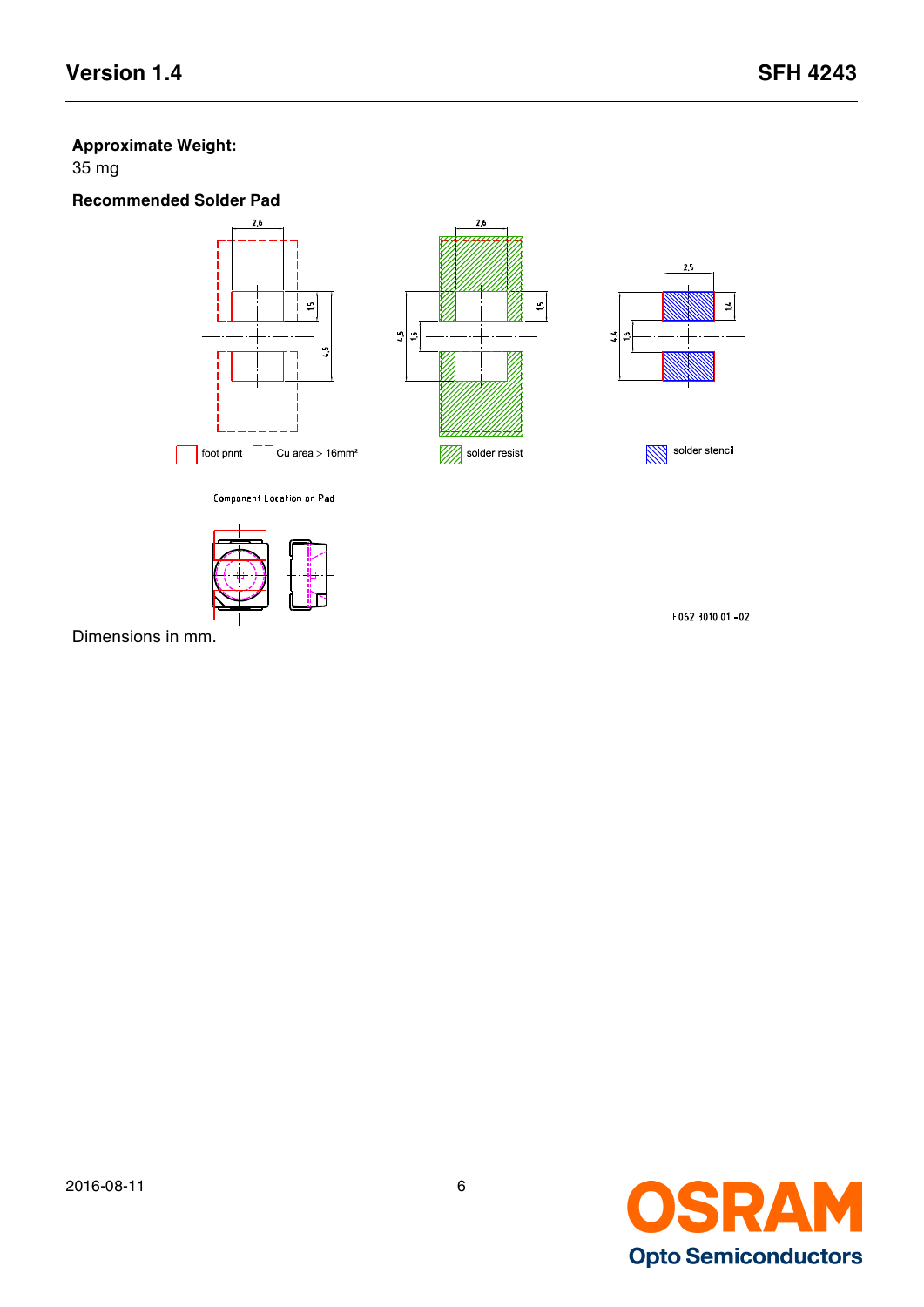# **Reflow Soldering Profile**

Product complies to MSL Level 2 acc. to JEDEC J-STD-020D.01



|                                                                             |                           |                                  |                       |                | OHA04612       |
|-----------------------------------------------------------------------------|---------------------------|----------------------------------|-----------------------|----------------|----------------|
| <b>Profile Feature</b>                                                      | <b>Symbol</b>             | <b>Pb-Free (SnAgCu) Assembly</b> |                       |                | Unit           |
| <b>Profil-Charakteristik</b>                                                | <b>Symbol</b>             | <b>Minimum</b>                   | <b>Recommendation</b> | <b>Maximum</b> | <b>Einheit</b> |
| Ramp-up rate to preheat*)<br>25 °C to 150 °C                                |                           |                                  | 2                     | 3              | K/s            |
| Time $t_{\rm S}$<br>$T_{Smin}$ to $T_{Smax}$                                | $t_{\rm S}$               | 60                               | 100                   | 120            | S              |
| Ramp-up rate to peak*)<br>$T_{\text{Smax}}$ to $T_{\text{P}}$               |                           |                                  | 2                     | 3              | K/s            |
| Liquidus temperature                                                        | $\mathsf{T}_{\mathsf{L}}$ |                                  | 217                   |                | $^{\circ}C$    |
| Time above liquidus temperature                                             | $t_{L}$                   |                                  | 80                    | 100            | S              |
| Peak temperature                                                            | Т <sub>р</sub>            |                                  | 245                   | 260            | $^{\circ}C$    |
| Time within 5 $^{\circ}$ C of the specified peak<br>temperature $T_P$ - 5 K | $t_{p}$                   | 10                               | 20                    | 30             | S              |
| Ramp-down rate*<br>$T_P$ to 100 °C                                          |                           |                                  | 3                     | 6              | K/s            |
| Time<br>25 °C to $T_P$                                                      |                           |                                  |                       | 480            | S              |

All temperatures refer to the center of the package, measured on the top of the component

\* slope calculation DT/Dt: Dt max. 5 s; fulfillment for the whole T-range

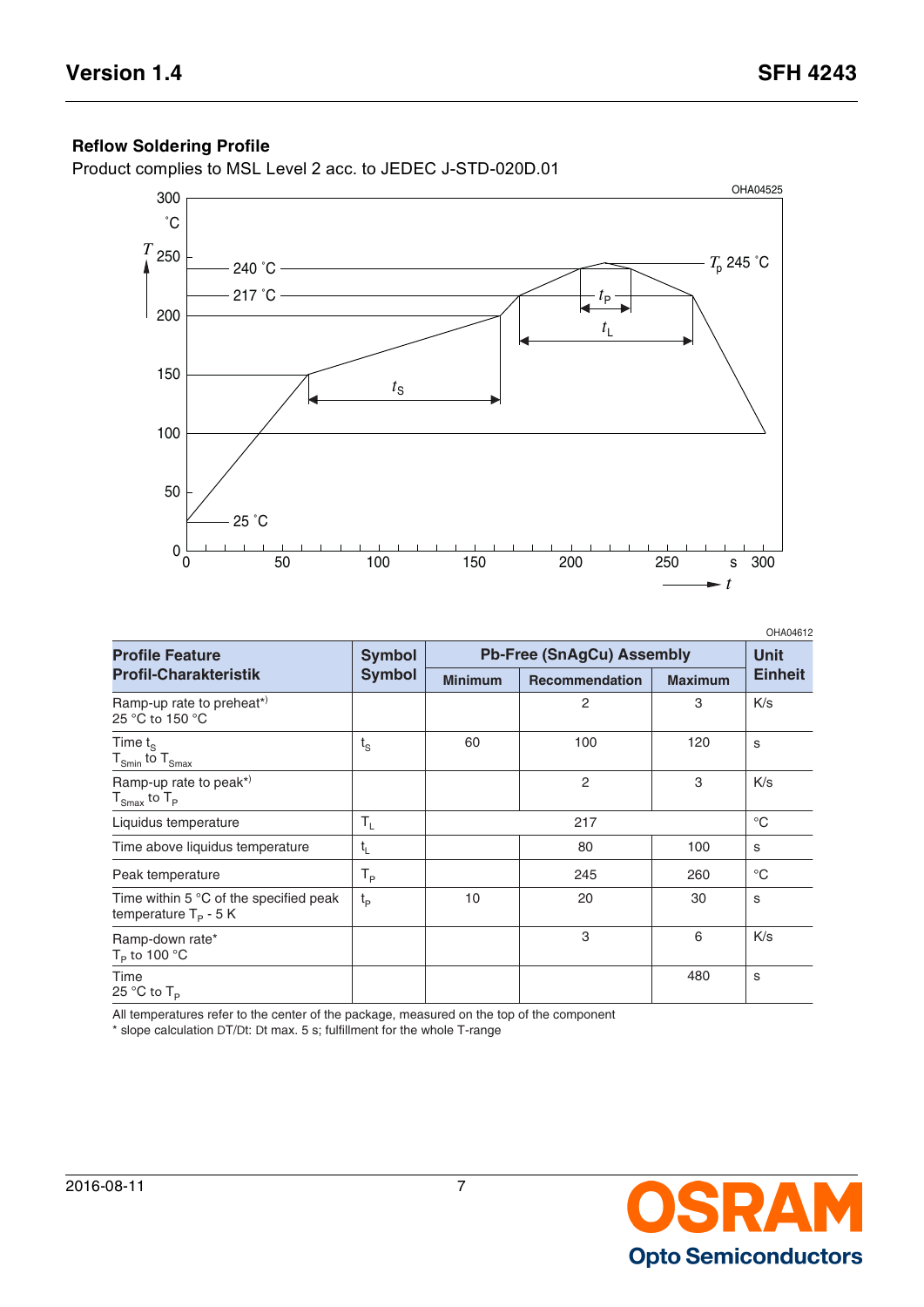# **Taping**



Dimensions in mm (inch).

## **Tape and Reel**



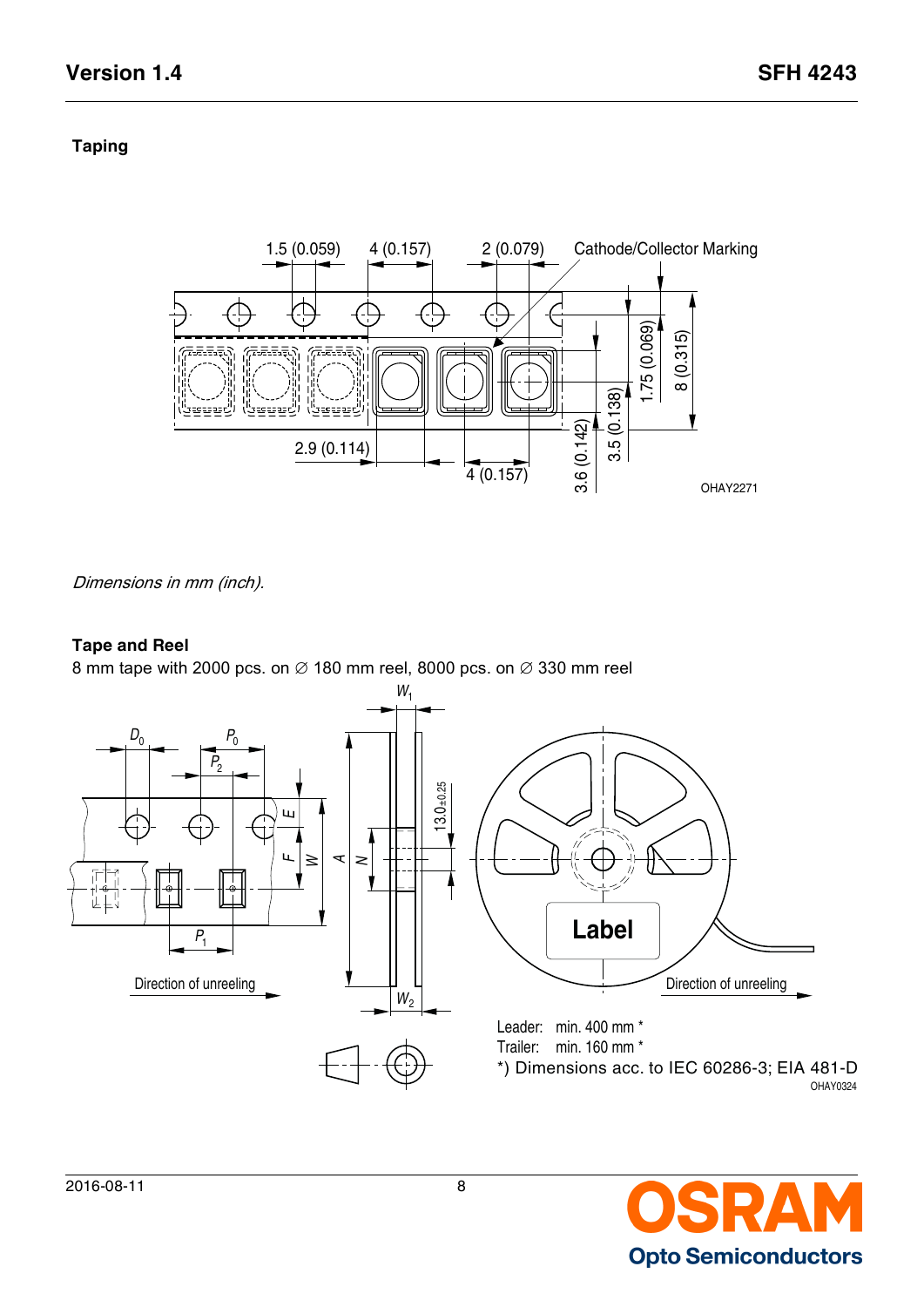## **Tape dimensions [mm]**

| W                | ΓO          | Р,                                | $P_{2}$      | $\mathbf{v}_0$ | c              |                |
|------------------|-------------|-----------------------------------|--------------|----------------|----------------|----------------|
| $8 + 0.3 / -0.1$ | $4 \pm 0.1$ | $2 \pm 0.05$<br>or<br>$4 \pm 0.1$ | $2 \pm 0.05$ | $1.5 \pm 0.1$  | $1.75 \pm 0.1$ | $3.5 \pm 0.05$ |

## **Reel dimensions [mm]**

| .   | W | $N_{min}$ | W.              | $W_{2max}$ |
|-----|---|-----------|-----------------|------------|
| 180 |   | 60        | ◡.⊤<br><u>_</u> | ⊥ר<br>4.4  |

| $\sim$ | W | $N_{min}$ | W.                                      | $W_{2max}$       |
|--------|---|-----------|-----------------------------------------|------------------|
| 330    |   | 60        | $\overline{ }$<br>ີ<br>. .<br>$0.7 + 1$ | <b>LL</b><br>4.4 |

## **Barcode-Product-Label (BPL)**



## **Dry Packing Process and Materials**



### Note:

Moisture-sensitive product is packed in a dry bag containing desiccant and a humidity card. Regarding dry pack you will find further information in the internet. Here you will also find the normative

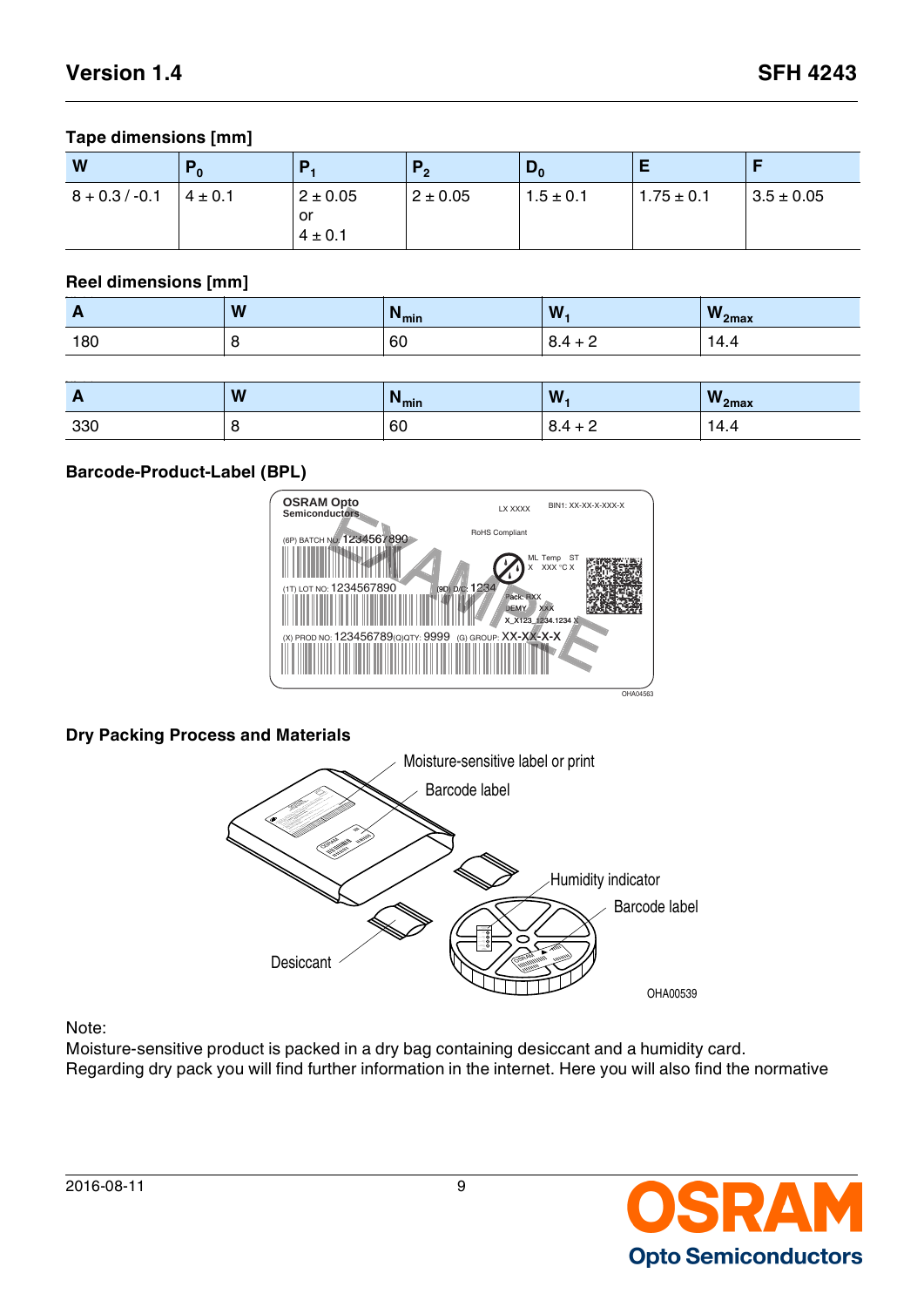references like JEDEC.

# **Transportation Packing and Materials**



## **Dimensions of transportation box in mm**

| <b>Width</b> | Length      | <b>Height</b> |
|--------------|-------------|---------------|
| $200 \pm 5$  | $195 \pm 5$ | $30 \pm 5$    |
| $352 \pm 5$  | $352 \pm 5$ | $33 \pm 5$    |

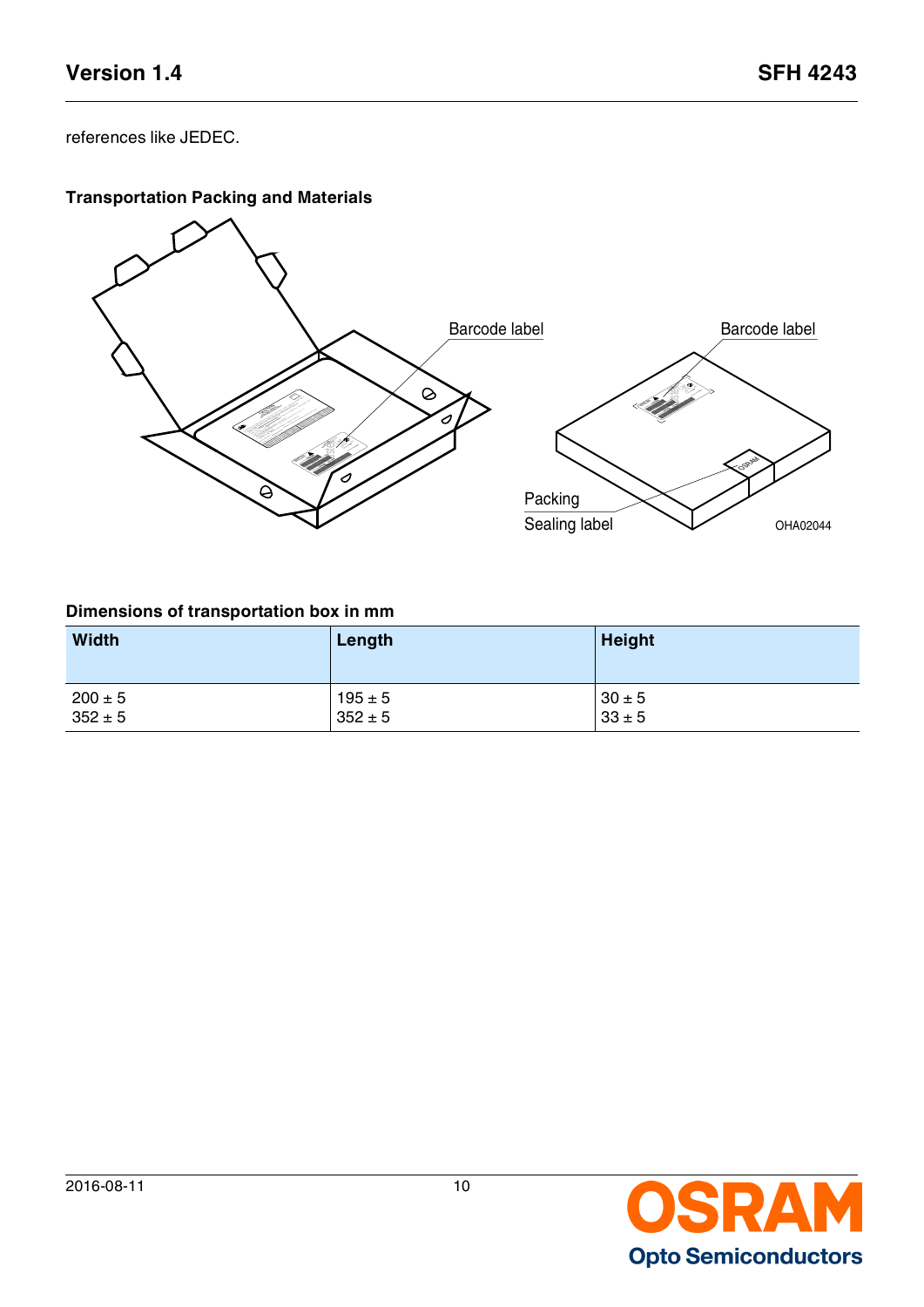## **Disclaimer**

Language english will prevail in case of any discrepancies or deviations between the two language wordings.

#### **Attention please!**

The information describes the type of component and shall not be considered as assured characteristics.

Terms of delivery and rights to change design reserved. Due to technical requirements components may contain dangerous substances.

For information on the types in question please contact our Sales Organization.

If printed or downloaded, please find the latest version in the Internet.

#### **Packing**

Please use the recycling operators known to you. We can also help you – get in touch with your nearest sales office. By agreement we will take packing material back, if it is sorted. You must bear the costs of transport. For packing material that is returned to us unsorted or which we are not obliged to accept, we shall have to invoice you for any costs incurred.

**Components used in life-support devices or systems must be expressly authorized for such purpose!** Critical components\* may only be used in life-support devices\*\* or systems with the express written approval of OSRAM OS.

\*) A critical component is a component used in a life-support device or system whose failure can reasonably be expected to cause the failure of that life-support device or system, or to affect its safety or the effectiveness of that device or system.

\*\*) Life support devices or systems are intended (a) to be implanted in the human body, or (b) to support and/or maintain and sustain human life. If they fail, it is reasonable to assume that the health and the life of the user may be endangered.

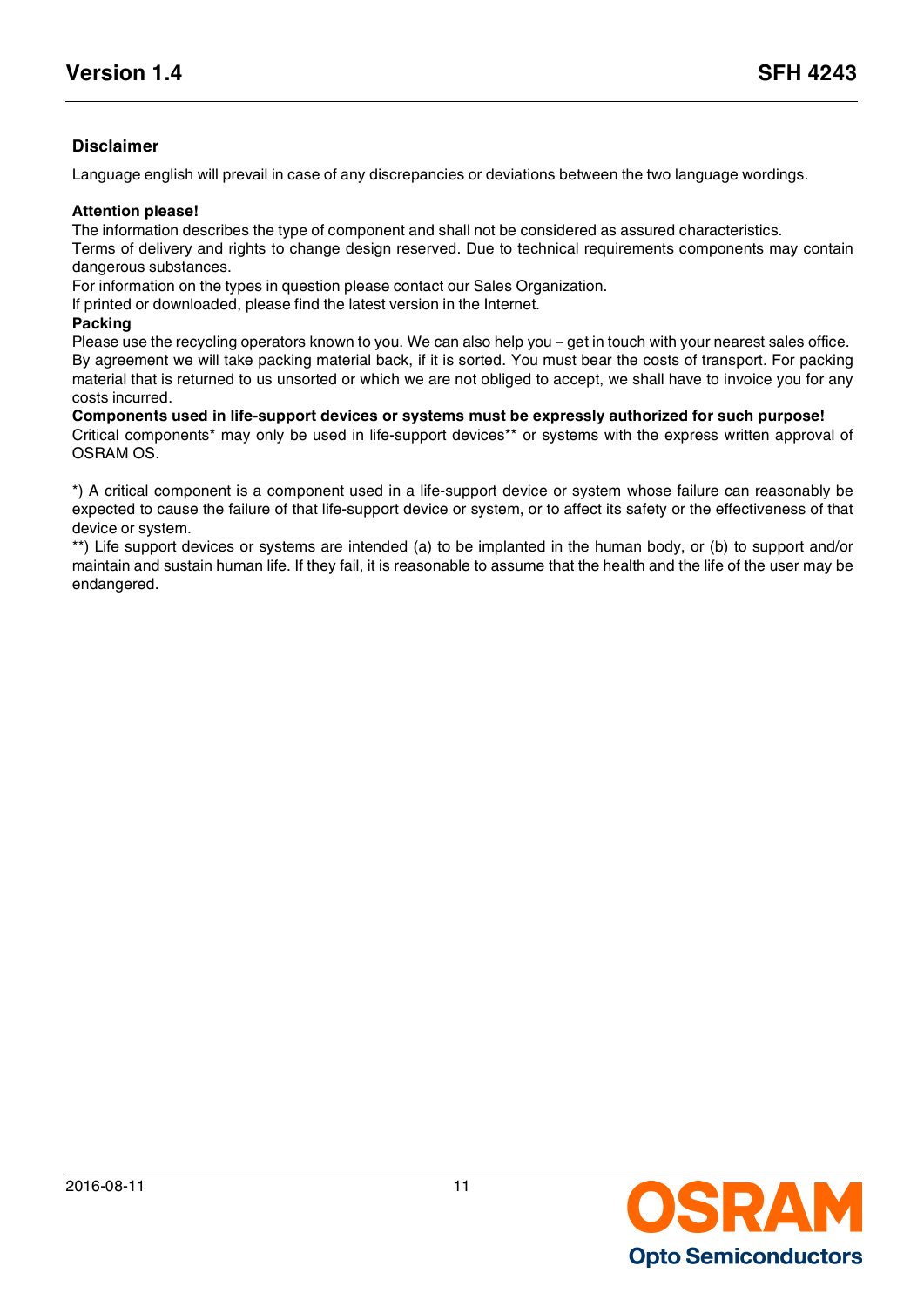## **Glossary**

- <span id="page-11-0"></span><sup>1)</sup> Thermal resistance: junction -ambient, mounted on PC-board (FR4), padsize 16 mm<sup>2</sup> each
- <span id="page-11-1"></span><sup>2)</sup> Thermal resistance: junction - soldering point, of the device only, mounted on an ideal heatsink (e.g. metal block)
- <span id="page-11-2"></span>3) **Typical Values:** Due to the special conditions of the manufacturing processes of LED, the typical data or calculated correlations of technical parameters can only reflect statistical figures. These do not necessarily correspond to the actual parameters of each single product, which could differ from the typical data and calculated correlations or the typical characteristic line. If requested, e.g. because of technical improvements, these typ. data will be changed without any further notice.